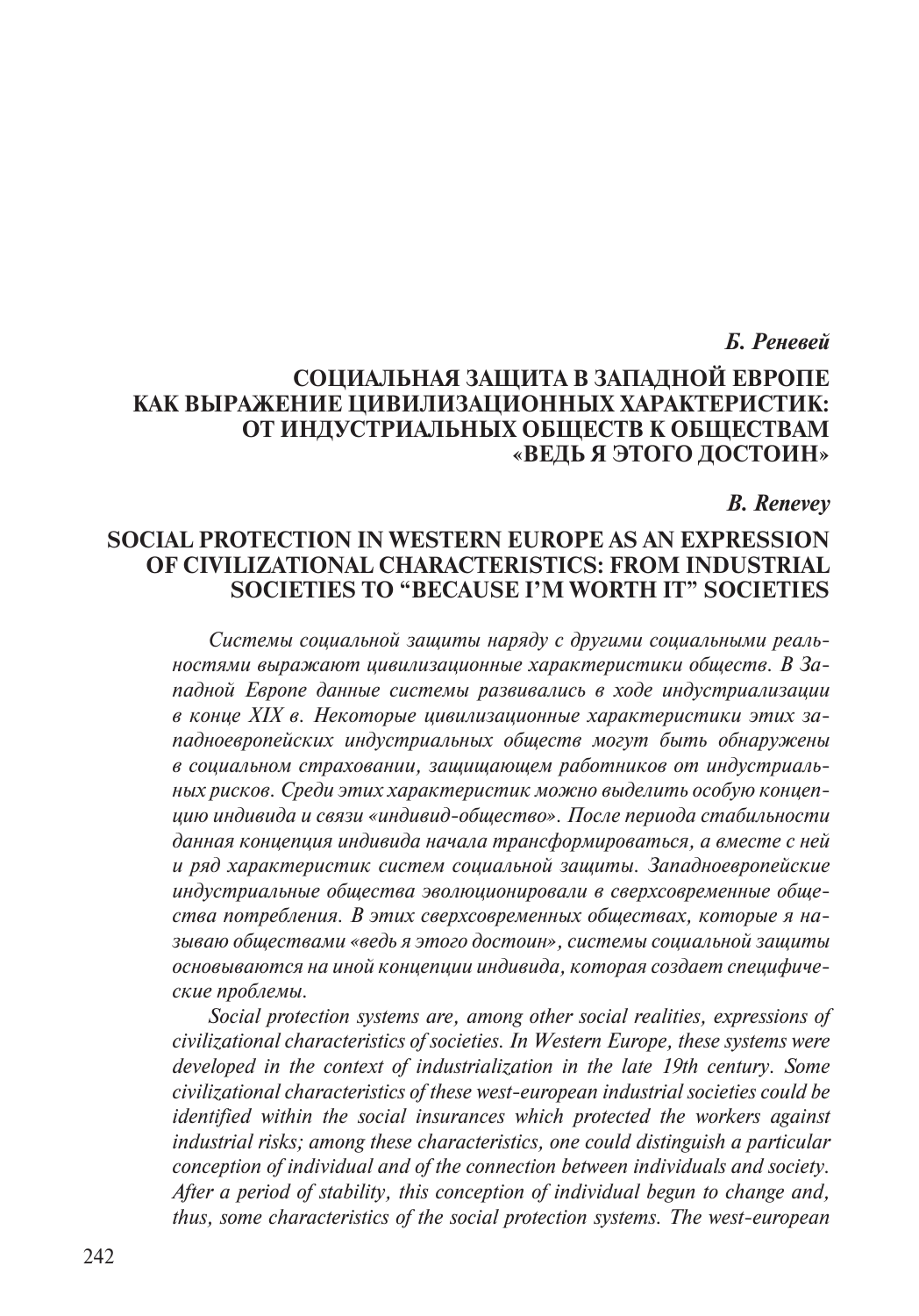*Renevey B. Social Protection in Western Europe as an Expression...*

*industrial societies evolved towards hypermodern consumption societies. In these hypermodern societies, which I call "because I'm worth it" societies, the social protection systems are based on another conception of individual, a conception which causes endemic problems.*

*Ключевые слова: цивилизационные характеристики, система социальной защиты, индустриальное общество, социальное страхование, общество потребления, индивид, общество, «ведь я этого достоин».*

*Keywords: civilizational characteristics, social protection system, industrial society, consumption society, individual, "because I'm worth it".*

West-european societies developed themselves as industrial societies during the 19th and 20th centuries. Beyond the occurrence of national specificities, the general industrialization, the scientific and technical developments in Europe contributed to the emergence of a specific way of considering human fate and existence. What one calls "industrial societies" can therefore be viewed as a kind of civilization, as defined by Tylor: "Culture or civilization, taken in its wide ethnographic sense, is that complex whole which includes knowledge, belief, art, morals, law, custom, and any other capabilities and habits acquired by man as a member of society" (1871). Among other specific aspects of this west-european industrial society and civilization, this from the mid-18th century emerging new way of considering human destiny brought on the development of systems of social protection against the unwanted consequences of industrial work on working classes and masses. The transformations of work and activity led by industrialization generated indeed new forms of mass poverty, affecting the numerous individuals who could not anymore work because of a disability, of an accident, of illness, or else of their aging (Ewald 1986). The developed response to these social changes took the shape of systems of social insurances in most of the westeuropean countries between 1883 and 1914. The german government implemented the first social insurance in Europe in 1883, the *Krankenversicherung*, and decreed that every worker had to be affiliated to an insurance corporation. This logic of general protection of workers spred out in all western Europe and can be viewed as the expression of distinguishing civilizational features of the industrial risk society. In the next part of this contribution, I shall further explain the characteristics of the believes on which these social protection systems are based.

## Social protection in western european industrial societies from the mid-19<sup>th</sup> century to the late 20<sup>th</sup> century: a manifestation of a civilizational way of considering **human fate and individual destiny**

From the end of the 18<sup>th</sup> century, a modern vision of mankind and societies wins recognition within most of the european countries. Philosophers and the emerging sociology tend to represent society as an organism, a social and political body. In England, one of those philosophers, Herbert Spencer, pretended that individuals must be considered as the cells of an organ, building together a specialized entity associated to others specialized entities (Delas and Milly 2010: 49). In his book "The division of labour in society" (1893), Emile Durkheim developed his well known theory of social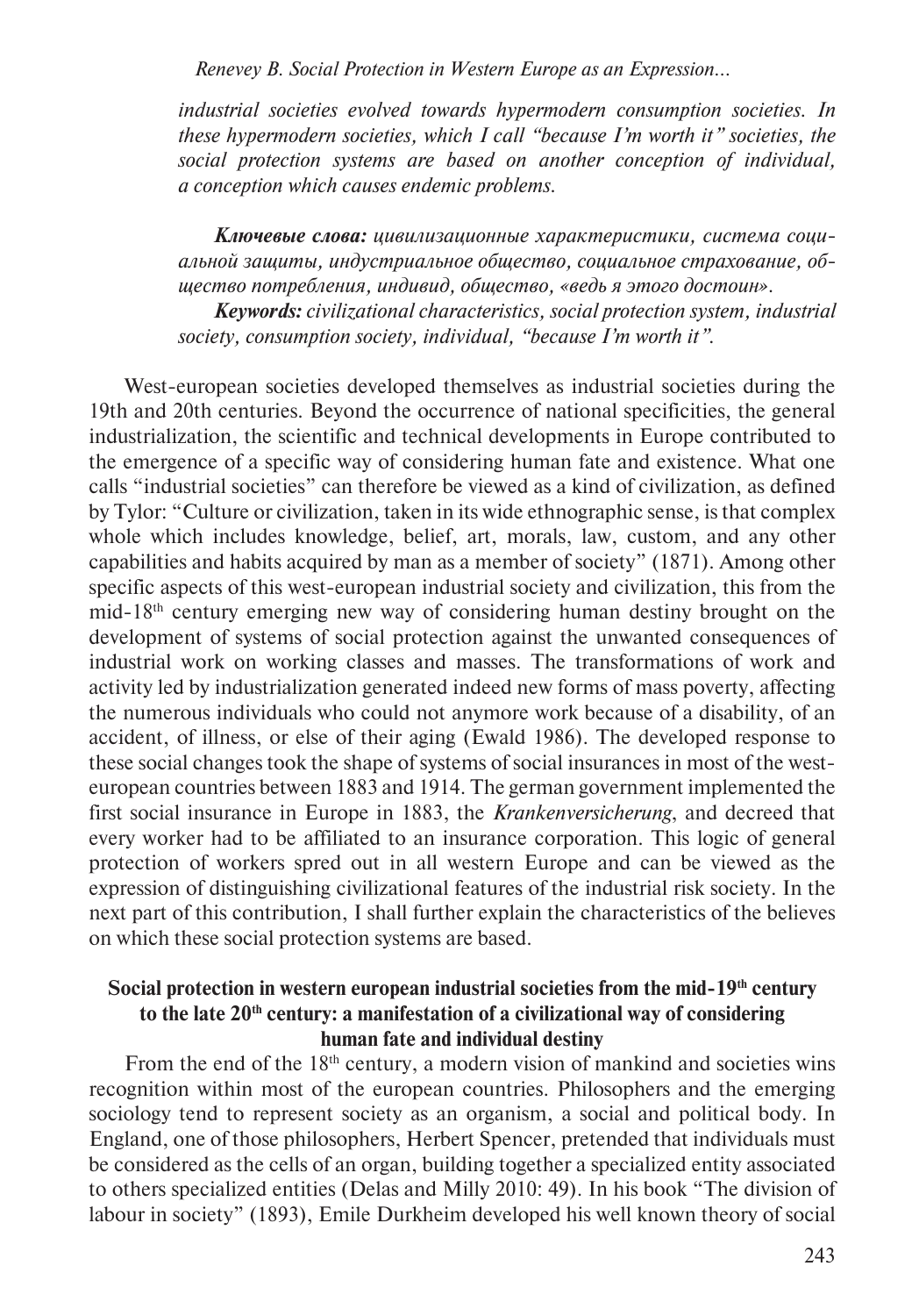order maintained by the force of the organic solidarity, grounded in the division of labour. Thus, the french sociologist reinforced the idea that individuals are interdependant and members of a whole (Delas and Milly 2010: 155). Two other scientists, Vilfredo Pareto and Karl Marx, held the same representation that industrial societies (but not only them) are divided in at least two groups: the dominant classes — Pareto termed them "elites" — and the dominated classes. They did also believe that these societies could not exist if they were not divided in interdependant groups (Delas and Milly 2010: 53, 137).

Thus, all these intellectuals propose, in different times and various national contexts, representations of industrial societies which are based on the same organicist idea: individuals are like "specialized cells" building together organs, building together a whole body. Would an organ be sick or would it dysfunction, then the whole body would be in danger. Pareto did emphasize this connection between the parts of the social body and the whole body itself in his theory of equilibrium (Delas and Milly 2010: 53). So did the others philosophers too, assuming that the most important challenge for an organic-based society would be not to collapse, particularly when a part  $-$  an organ  $-$  of the body gets weakened. These representations were used as arguments by governments to implement systems of social protection, particularly systems of social insurances. In Germany for example, as Bismark and Kaiser Wilhelm the first in 1881 let the german parliament vote on social laws, the following arguments were brought:

"Wir halten es für Unsere Kaiserliche Pflicht, dem Reichstage diese Aufgabe von neuem ans Herz zu legen, und würden Wir mit um so größerer Befriedigung auf alle Erfolge, mit denen Gott Unsere Regierung sichtlich gesegnet hat, zurückblicken, wenn es Uns gelänge, dereinst das Bewußtsein mitzunehmen, dem Vaterlande neue und dauernde Bürgschaften seines inneren Friedens und den Hilfsbedürftigen größere Sicherheit und Ergiebigkeit des Beistandes, auf den sie Anspruch haben, zu hinterlassen"\*

In all european countries, the same arguments were used to justify the adoption of laws in order to protect working classes against these particular risks exacerbated by the generalization of industrial ways of production and industrial work. These new laws replaced the old legal systems of civil responsibility, which were based on the rule of fault compensation: in case of work accident, the offender (worker or employer) had to be appointed by a juge and then had to indemnize the victim (worker or employer). The new legal systems, establishing social insurance regimes, were now based on collective responsibility or societal responsibility (Ewald 1986): there were no more

<sup>\*</sup> Excerpt from the "Kaiserliche Botschaft": Stenographische Berichte ber die Verhandlungen des Reichstages. V. Legislaturperiode. I. Session 1881/82, Berlin 1882, S. 1f. In these sentences, Wilhelm the first adresses to the deputees asking them to adopt a legislation in order to maintain the cohesion of the nation, to safeguard the peace within german civil society and to give to the weakest more security in their lives. Further in his discourse, Wilhelm the first explains that the working classes have the right to win more security against work accidents, illness, invalidity and ageing. In the same time, he argues for a repression of socialist movements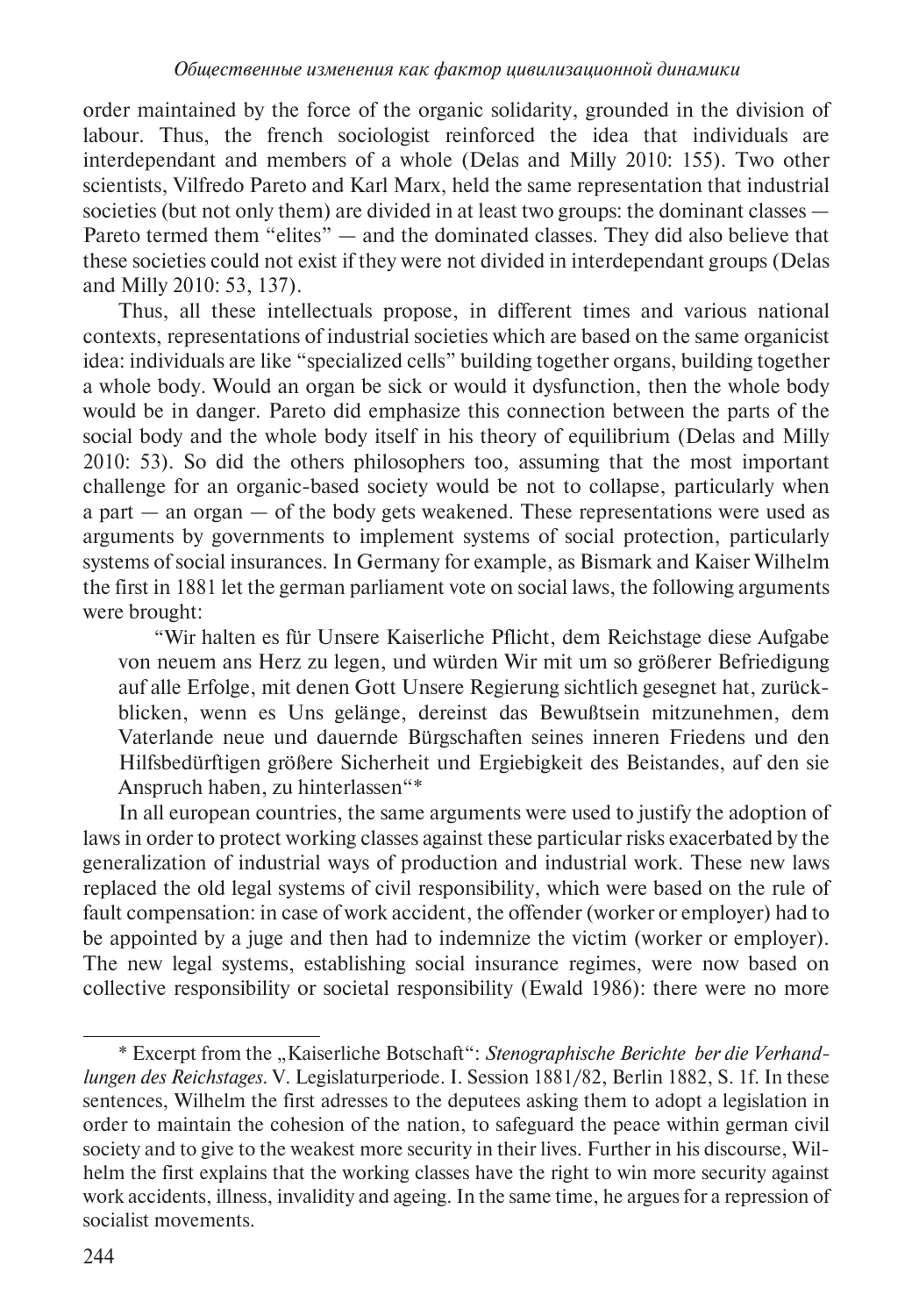offenders and victims, but corporations and workers both exposed to by the industrial organisation exacerbated riks.

These new social protection systems expressed one of the core principles of the west-european industrial societies and civilization: society and individuals are both responsible of the achievement of progress and social integrity within the model of industrial organisation. On the one side, the industrial organisation was seen by the political and economical elites as the only way to ensure human progress. But on the other side, these elite recognized that the industrial organization caused social problems which concerned the masses of workers involved in the industrial production. Thus, while it was aknowledged that individuals had to contribute to the march of progress of society  $-$  this big "whole", this social body  $-$  it was understood that society had to include those individuals who could not or no more, temporarily or definitively, take part to the industrial production. In that way, the implementation of social insurances systems connected clearly the individual fate to the societal industrial fate.

Further in the beginning  $20<sup>th</sup>$  century, the increase of political philosophies which defined themselves as alternatives to liberalism or socialism enhanced the slow development, in most of the west-european countries, of forms of welfare state. The french politician Lйon Bourgeois, laureate of the Nobel Peace Prize in 1920, sought a middle ground between socialism and capitalism which he termed "solidarism," where the better off had a social debt to the poor which they should pay by the income tax, thus providing the state with the necessary revenue to finance social measures for those living in poverty (Audier 2007). All over Europe, the same ideological tendencies stimulated the adoption of social protection systems based on a principle of *reciprocity*: because each individual was considered as a member of a group accomplishing the global order of the industrial society, because every individual was concerned by industrial risks, everyone could be granted of the solidarity from those who share his individual fate (being concerned by industrial risks). This way of considering the individual fate within an industrial organization of society gives rise to the idea that individuals have a right to be protected against risks, to receive compensation or get help to go back to work when these risks touch them. After WW2, this philosophy was extended in most countries of Western Europe to the whole population — and not only to the workers — following the idea of Sir William Beveridge that every human being is concerned by basic needs which should be covered by a system of social security (Beveridge 1942).

During the next thirty years, these principles were clearly expressed in the social protection systems and allowed the production and reproduction of the modern incarnation of individualism: individuals as interdependant components of society, incorporated in a complex but stable system of roles and institutions. But from the energy crisis in the 1970's, this conception of the connection between individuals and society begun to change and to to evoluate toward an hypermodern conception of human being.

## **West-european hypermodernity: a fondamental civilizational change in the way of considering individual fate and its consequences to the social protection systems**

It is probable that the period of economic stability which followed World War II and the mere existence of systems of social welfare slowly caused the development of a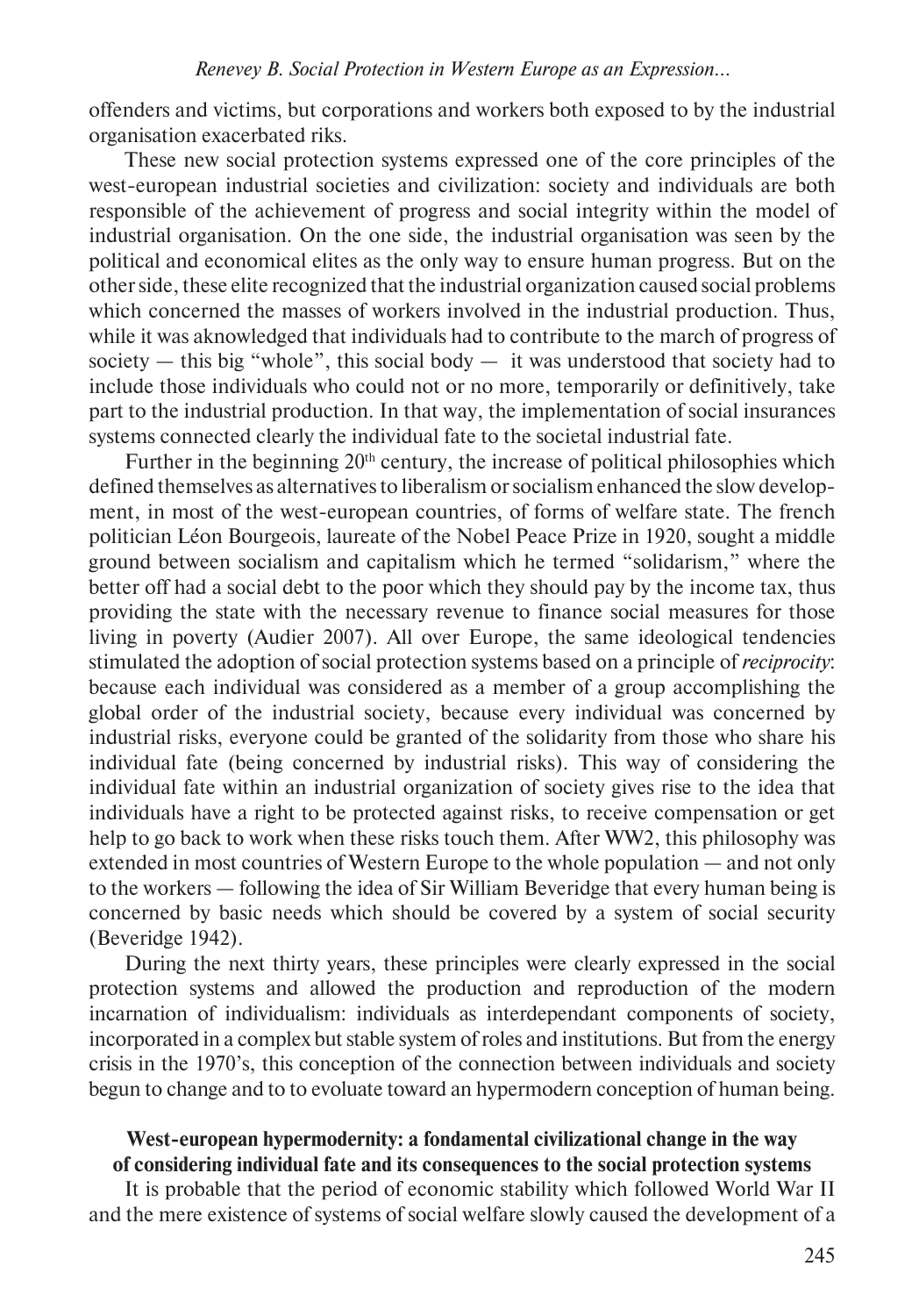new conception of the individual. The welfare state not only allowed to protect the individuals against risks of the industrial society, but also contributed to a general increase of living standard in the European countries. The period of «the glorious thirty» is characterised by the development of the mass consumption, the strengthening of democracy, the access of always more persons to goods until now reserved for elites. The period 1950–1980 constitutes so a pivotal epoch between a west-European civilisation turned to industrial production and civilisation turned to the mass consumption.

The conception of the individual also changes in second part of the 20th century. Little by little, one consider that the individual is not any more only an entity composing a group or a society, an entity which depends on other entities and contributes to the existence of the collective. In this society that Bauman qualifies as "liquid society" (Bauman 2000), the individuals are called to consume always more, to live in excess, they have in a way a «duty of pleasure» (my own translation.  $- R.B$ .) (Aubert on 2006: 18). The democratisation of the European societies and the increase of living standard push the individuals to consider that they have as much as others the right to the most emblematic products of the consumption of mass: a car, trips, a home, luxury products, etc. The heart of individual identity moves of a reference to production towards a reference to consumption, little by little the individual is not any more defined by what he exercises as occupation, but by the way he participates in social life and in consumption which is linked there.

The famous slogan used by the firm L'Or al "Because I' m worth it" from the beginning of 2000s perfectly well illustrates this hypermodern evolution of the conception of the individual. The core idea of this advertising slogan is that any woman has so much value as a star and has the right to access the best cosmetics. She paraphrases a conception of a self-confident individual, which is worthy of being given the best consumer goods. This individual must accomplish his auto-fulfillment first of all (Gauchet 1998), undertake «the invention of oneself» (Kaufmann 2004). De Gaulejac explains the difference between the conception of the individual in west-European industrial civilisation and the hypermodern conception of the individual: «The industrial society fixed the individuals in social frames (class, sex, job, profession, habitat) and norms of behaviour (...) stable and admitted. It is no more like that today. (…). The problem today is rather that the individual must be in a permanent selfdefining search, which expresses itself by multiple, successive and concomitant memberships, which the individual is no wanting or being able to settle permanently» (my own translation.  $-$  *R.B.*) (2006: 131–132). In the hypermodern society, the destiny of the individual is to fulfill oneself, to build one's own social life. The allegory of the "because I' m worth it" individual is double: the individual has the right to build his social existence, but he also has duty to do it. His connection with the society is marked by this right and this duty. On one hand, because he is well worth it, the individual has the right to the support of the society to come true. On the other hand, he must play the game of his auto-realisation and show that he takes the responsibility of his auto-realisation.

As shown before, this civilizational way of conceiving the individual marks the social welfare systems such as they evolved from 1980s. Their evolution is due to a deep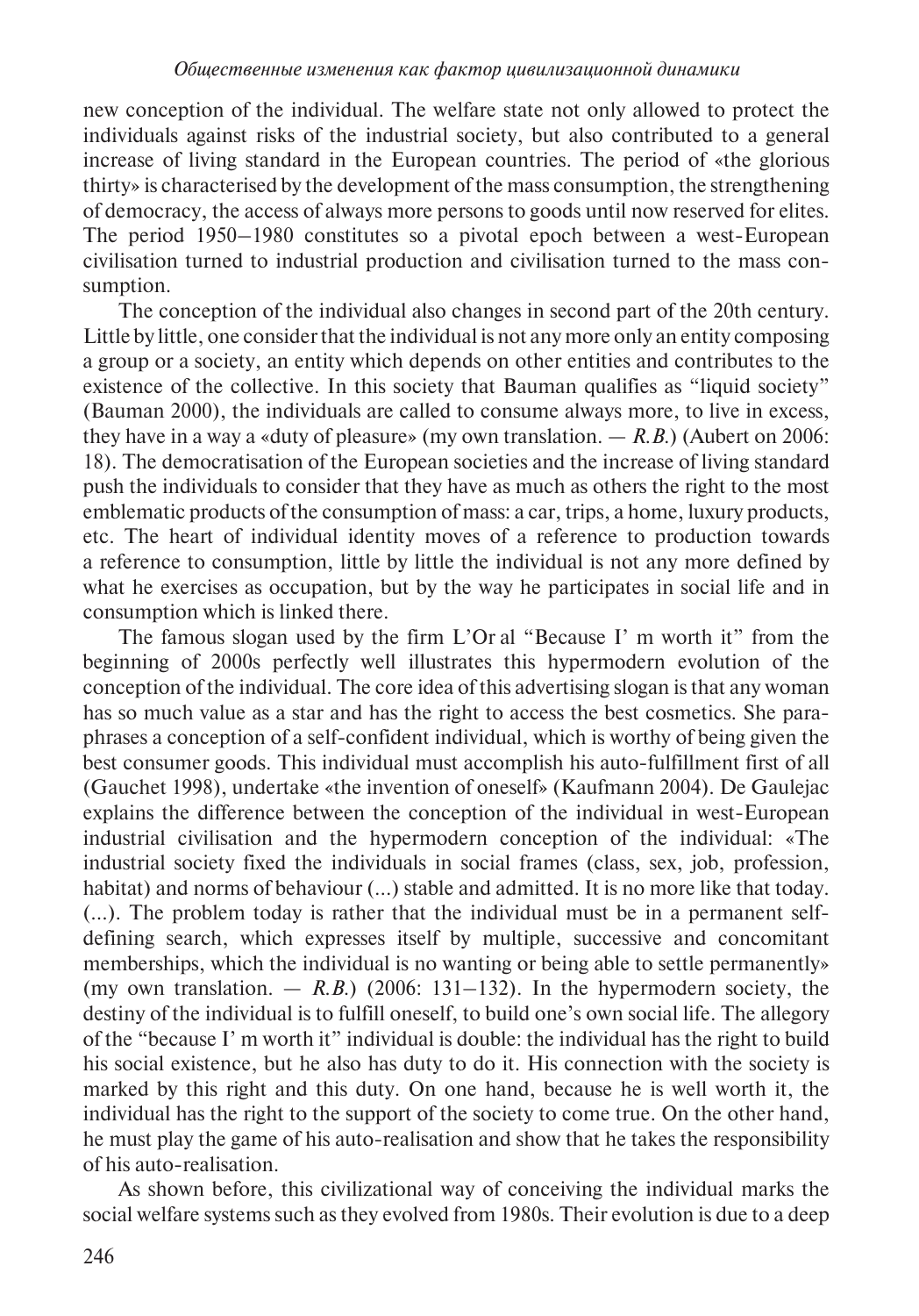crisis coinciding with the energy crisis of 1970s (Rosanvallon 1992). From the 1980s, the European social welfare systems were systematically reformed. The social insurances adopted the concept of activation, notably in protection against unemployment, accidents, illness and disability. Activation is a philosophy which consists in soliciting the participation of the beneficiary of benefits of insurance in its reintegration in the jobs market (Barbier 2002). For example, an unemployed person can benefit from benefits of the unemployment insurance, but must also participate to a training course or do a work of general interest to increase her competences and so to return faster to job; for disability and accident, the persons concerned will benefit first of all from benefits in order to help them to reinteger an activity, rather than from permanent private incomes. These changes were qualified by several authors of evolution of the welfare in the workfare (Barbier 2002: 310). Some authors saw there the mere will to give a sense of responsibility to the beneficiaries of welfare, but many indications show that this evolution is also linked to the development of what I call the «because I' m worth it» society. In this perspective, the beneficiaries of benefits of social welfare systems must not be considered only to be victims of general mistrust towards them: on the contrary, themselves are conditioned by this philosophy of "because I' m worth it".

Recent studies showed that, very often, the beneficiaries of benefits of social welfare systems accept the measures of active participation which are imposed on them (Beuret 2010). Their logic is double: on one hand, they consider themselves to be legitimate beneficiaries of the benefits of social welfare system (because they are worth it!) unlike other persons who are sharpers and profiteers; on the other hand, they consider training courses or job of general interest to be a means to improve their competences and their competitiveness, therefore for their auto-accomplishment. But the conception of the individual of "because I' m worth it" societies does not systematically lead to so positive effects as this one. On the side of the persons who participate in the financing of the systems of social insurance, without benefiting however from benefits, the conception of the individual of "because I' m worth it" societies appears in the form of important waitings towards these systems. For example, in the field of retirement, the most part of the insured parties thinks that they should have the right to benefits of retirement in age between 55 and 65 years, and the reforms of the regimes of pension are made very difficult, in spite of the challenge which represents the ageing of the population. Subjacent idea is that everybody, because he is well worth it, must be able to benefit from benefits since he will consider it pertinent; if somebody must sacrifice himself, it is other one.

The fundamental problem of the conception of the individual of "because I' m worth it" societies is to be seen in the disappearance of the idea that the society and the individual were mutually responsible for their existence. The west-European industrial societies were based on idea that, the industrial organisation of work producing some problems, the victims of these problems had to benefit from a protection. A century later, the society is not any more considered to be a society of production, but since a consumer society; in this vision, the idea of problems caused by to the industrial organisation of production disappeared, it was replaced with the idea that the individuals who do not manage to be inserted in practices of consumption — and therefore